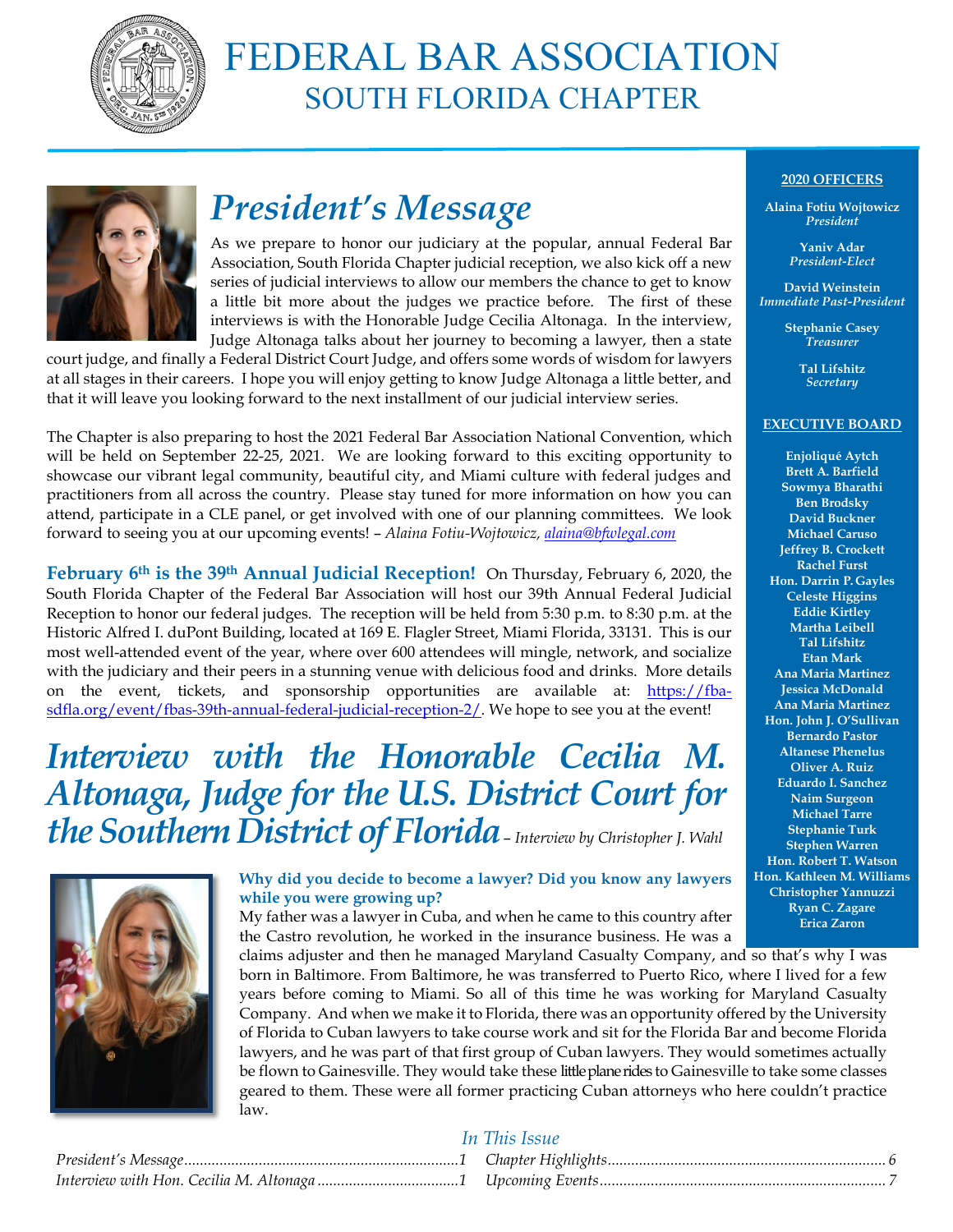They took some course work here as well, and he then sat for the Bar, and he passed it his first time. When I was a young teenager, he transitioned from working for Maryland Casualty Company to becoming a solo practitioner. It was kind of a scary period in our lives because you don't have that steady source of income. He and two other Cuban lawyers who had passed the Bar with him opened an office — a law practice on Flagler Street in what is now Little Havana — and he started doing anything that came in the door, from family law to personal injury, and his partner did real estate closings. I found myself going there on summers and on breaks, working with my dad and his partners drafting letters, doing discovery — all on a typewriter, mind you, with carbon copy of everything. And so that was my first introduction to the law and that was how I viewed the law practice; that's all I knew. And so when I was in college, pursuing what most of us (lawyers) do, which is political science and English, these sort of liberal arts majors, it was a natural progression to say, "I'm going to take the LSAT," and just go and study and be that which my father is. That's why I decided to be a lawyer, because from a young age I had seen him working so hard to become one again here, succeeding at it, and then having me work with him and his partners, so it was sort of a natural progression.

It was actually eye-opening as a youngster because you would come home from school, and he would come home from a long day at work, and he would just hole himself up in the study, and just study and study and study, and we had to be quiet; we had to mind the fact that our father was studying. It was sort of like a second job; he was working full-time, sustaining us, and also pursuing this at a later stage in his life. It was very risky for him; he was risk averse, and I think this was the riskiest thing he ever did, besides leaving Cuba.

#### **You received your law degree from Yale Law School, arguably one of the most prestigious law schools in the country. What was your experience like there?**

Goodness, that's a hard question to answer. Initially, it was the most difficult thing I've ever done from many perspectives. First of all, I stayed at home when I went to college. We didn't have the financial wherewithal to send me away like all young college students would like to do; to have that college experience and to live on campus. So, I stayed at home, worked full-time while I went to college, and this was my first time living away for an extended period of time besides some foreign travel I had done. I lived in Argentina for the summer before I went to law school, studying down there, but it was a totally different environment from South Florida, if you have been to New Haven, Connecticut. The Ivy League world is a totally

different world from the world I came from. There was always the sense of, and I think for most of us 1Ls at Yale, there is always the sense of, "my goodness, was I the mistake the admissions committee made?" But I think it was more pronounced for a lot of us who came from state schools, and so I worked really, really hard. I lived on campus all three years because I didn't have the ability to afford anything off campus. I lived on campus, I had the meal plan on campus, and I completely immersed myself in everything that had to do with Yale Law. I found as every semester came by that I would survive, as I say, and do well, and found that I enjoyed it more and more. So by my third year, I decided, for example, my fall semester of third year, to just try on moot court, and decided that I just wanted to do that and went all the way to the final round and then got on the Moot Court Board the following semester. So I was very involved in everything having to do with Yale Law, but by the same token, while you work hard and you do well and you develop your circle of friends and peers, it was an environment that was very different from anything I had ever known or have known since. Now I go back all the time because I have a daughter who attends Yale College, and so I get to relive that all the time. Even though at my 30<sup>th</sup> law school reunion, I vowed I would never go back because I thought we were too old to keep going back, now I'm going back all the time. But it was definitely rewarding.

#### **After graduating from law school, you became an Assistant County Attorney for the Miami-Dade County Attorney's Office. How did you come to work there, and what was your experience like working there?**

My first and second summer from law school, I worked in big law and summered here in Miami my first summer at Holland & Knight; my second summer, Baker McKenzie in the DC and Rio de Janeiro offices. That's what I knew of law, and I had a friend in law school, William Hill, who had spent his first summer at the County Attorney's Office. We were having lunch one day in the cafeteria, and he started talking to me about, you know, you're going back to Miami, you might want to look into this office. The County Attorney, Robert Ginsburg, would come every year to Yale to interview; it was one of those local government practices that would actually come to our law school to interview. I was in my third year in law school, and I decided to do on-campus interviewing with Bob Ginsburg, and I did. And what I offered to him was a little bit different from what he was used to, because I was obviously going to be graduating. I wasn't looking for a summer clerk position, but I had already accepted a clerkship offer from Judge Davis to clerk for him as his February clerk. I had the fall after I took after the Bar exam open, and I suggested to Bob Ginsburg that he hire me as a fall clerk, something the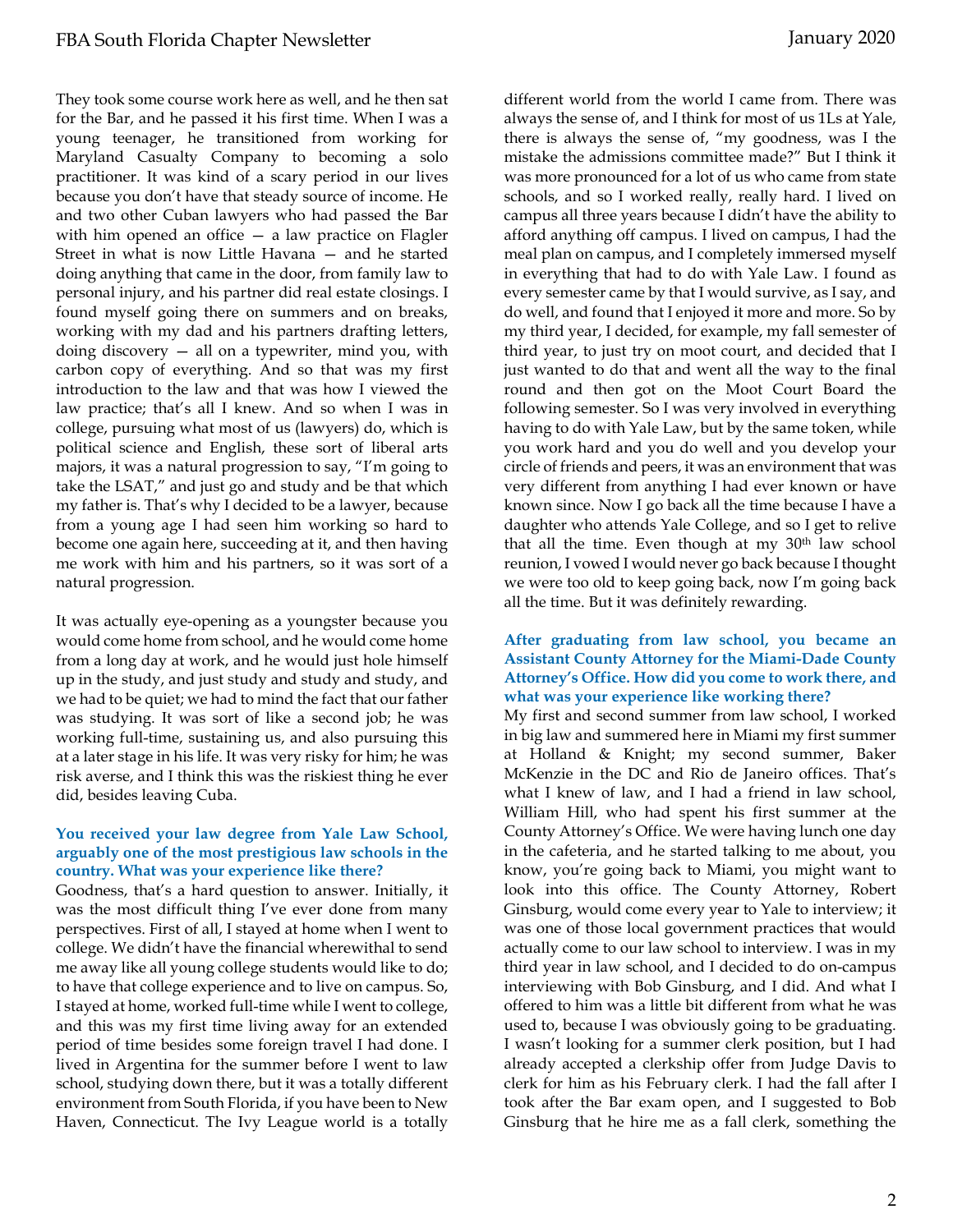County Attorney's Office didn't normally do. And I explained to him why, and he offered me the position to work for him in the fall. So, I actually joined the County Attorney's Office having taken and passed the Bar, and I was technically an attorney but was occupying the position of law clerk because I was only going to be there for four months. And so I worked for the four months, clerked for Judge Davis, and returned to the County. I thought it was just an amazing opportunity to practice with a group of really fine lawyers, to be involved in the community, and to be of counsel to those who are making really important decisions that affect everybody's lives.

#### **You were once a state court judge, having served on the County and Circuit Courts for Miami-Dade County. Why did you decide to try to become a state court judge, and what was your experience like?**

I did not practice law with the thought that I would one day be a judge — that was not in my long-range plan. Most of my practice at the County Attorney's Office, to the extent I was in court, I was in state and County Court. I had a few federal matters, but not that many. I just remember reaching a stage at one point, hearing about a County Court opening and having conversations with people close to me, and they said, "Why don't you try? The worst thing that can happen is that you're not selected." I thought about it and thought, I think this would be really rewarding for me. I really enjoyed my clerkship with the Judge. I felt like I had practiced sufficiently in state court that I would know enough (and) at least on the civil side of the docket to do a good job, and I applied and got that County Court position and have been on the bench ever since.

#### **Why did you later decide to try to become a federal court judge?**

I started with Judge Davis working in federal court, and this is a dream. Being a judge is an amazing experience, be it state court or federal court. I love every day I go to work. I love the challenges. I love having issues presented to me that I have to think about and work through and reach, hopefully, the right decisions. You have so many more resources in federal court than you do on the state court bench. You have lawyers working for you and with you, which I didn't have as a state court judge. You have the ability to engage in judicial decision-making truly with the promise of independence. There are certain constraints when you practice as a judge in an elected position, and you're aware of those, and here you just have to do the best that you can every day to try to reach the right result without having to think about putting together a re-election committee every six years. So certainly the job security is something that is appealing to

all judges, and the quality of the work that you are able to produce as a federal judge is maximized, again, by having lawyers working with you and having the time and resources to produce written decisions at the highest quality.

#### **Let's talk a little bit about the mechanics of legal practice, one major component of which is writing. As a judge, you spend much time reading briefs and writing opinions. What makes for effective legal writing?**

The style, the substance, and the attention to detail. Effective legal writing starts with, how are the thoughts expressed? How are you going to organize that document that you are putting together and in what sequence are you going to tackle the issues? What is the substance that you are going to include into every topic that you intend on addressing? And then you carefully review and edit and re-edit so that your work product is as near perfect as you can make it. You make your strongest points, and you make them with supporting authority. That's all the substance. What the lawyers do on their side in terms of producing quality writing is the same we judges do on our side, hopefully, which is to think about the structure. How am I going to structure this opinion? What issues am I going to address and do I need to address? How am I going to address them? Again, the substance: How am I reaching this conclusion? Do I have support for the conclusion? And then you express it in, hopefully, plain English that is understandable to any reader. Because we are not just writing for the lawyers, we are writing ultimately for the parties, who receive our decisions and want to know why the judge reached her decision this way or that way. And they can read the decision and understand why they may have prevailed or not prevailed and at least have a sense. I've always tried to do that, from my earliest days in County Court. A lot of the trials that we would have in County Court were bench trials, and there's the temptation to rule from the bench when you can. But sometimes I would take matters under advisement, and even as a County Court judge, I would sit down and write an opinion because I thought, at the end of the day, these litigants at least can read the reasons, as opposed to just hearing them, and sometimes when you give oral pronouncements or oral rulings from the bench, that litigant has so much going on in his or her head, they are in a courtroom, it's very stressful, and there is a lot of information that you are throwing at them. When they walk out of your courtroom, how much did they gather? If you give them a written decision, they can read it, they can re-read it, they can talk to their lawyers about it, or if they were pro se, they can consider what you wrote and at least know that you took your time, you explained yourself, and you gave them some citations to authority or to the record for why you reached the result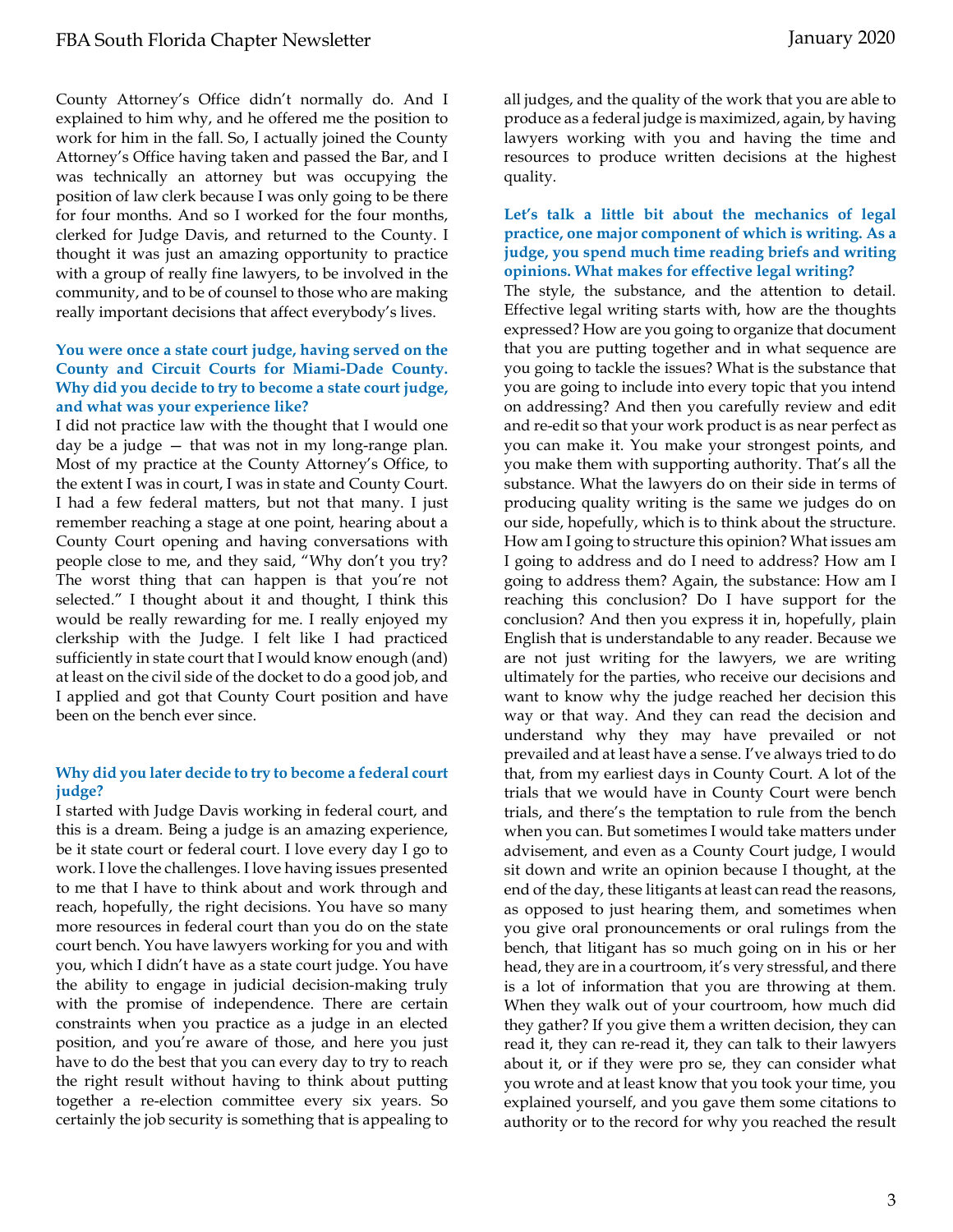you reached. Hopefully they'll have a sense that they were given due process and, whether they prevailed or didn't prevail, they had their day in court.

#### **Oral advocacy is much less a part of motion practice in federal court than it is in state court. What utility do you see in holding oral argument or a status conference as part of motion practice, whether dispositive or not, in your court?**

I think a number of my colleagues are doing this as well as I am, but for the reader who has appeared in my courtroom, or who has had cases with me, they might be familiar with my practice of setting matters down for hearing. I generally set matters down for hearing because the parties ask me to or because the matter is really complicated and I want to get some clarification on some issues. But there is a third category of matters that I set down for hearing, and those are the matters I think I can resolve from the bench that will not result in a written opinion. Because if I wrote on every motion, if I wrote an opinion resolving every motion, my docket would not be up to date and it would be difficult to keep my scheduling orders intact because I wouldn't be able to meet those deadlines. So there are a certain number of motions that I set down for hearing because I think I can resolve them, I can rule from the bench, and I can give the parties an indication that these are the counts in the complaint that are surviving, these are the ones that are not, this is why you need to amend your complaint, go draft the amended complaint. It moves the case along more quickly than if I had to hold off and enter a written opinion. Would I like to write on every matter? I would prefer that than oral argument, certainly, but just the volume of what we've got doesn't make that practical.

So in terms of oral advocacy, I think it's really important for lawyers to, first of all, review that which you're going to court to address, not just your motion or your response, but the other side's. And review the cases that are cited and go a little bit beyond that. Take a look and see, did Judge Altonaga ever write on this particular topic which I might have overlooked when I was engaged in the written briefing, which I shouldn't have overlooked during the written briefing, but if I did, I can address it at oral argument? And then be prepared to concede on points that you don't think you are going to prevail on because it increases your credibility. If you can say, "Look, Judge, we withdraw our objection to this point or we withdraw the motion to dismiss count II, we recognize it does state a claim for relief," and focus on that on which you think you can prevail. Listen to the court, listen to the question, try to answer the question, and make your strongest points. Don't think you're in a debate competition in high school, where you're speaking really,

really quickly and trying to get in as many words as possible for points. Make sure that you're maintaining eye contact with the judge and she is following what you're saying, and that the court reporter is following what you're saying, to maximize the opportunity you've been given to persuade with your oral advocacy.

#### **You mentioned maintaining your scheduling orders intact, which takes me to the next point, which is that you're known for being an efficient and speedy case and docket manager. Is your efficiency and speediness intentional? If so, why?**

Yes, it's intentional. The reason why is that I assume that every litigant that I have, be it in a civil case or a criminal case, does not want to be a litigant, does not want to be a plaintiff, does not want to be a defendant; except, of course, perhaps the government on the criminal side of the docket, they're clearly doing that which they are supposed to do. But most litigants don't want to be embroiled in litigation. There's a lot of anxiety that's involved in being a defendant. There's a lot of anxiety that's involved in being someone who thinks they've been wronged and who's a litigant. And if I drag it out, if I drag out that unpleasant chapter in that person's or that company's life, dragging it out simply because of inefficiency, not because I'm actually trying to resolve a really difficult issue, but if I'm dragging it out because I can't get to it or I'm not on top of my docket, then I am increasing the anxiety. I'm increasing the expense. I'm holding off a final decision on something, on an issue, that a litigant wants the court to decide or a jury to decide, and I don't think that much is gained by it. To the extent that I have to delay matters, I would hope that I'm delaying them because I'm awaiting some clarification from the Florida Supreme Court or the Eleventh Circuit on a point of law. In part if I'm going to hold a case off while I await some clarification, that's also minimizing expense to the litigants. That's telling them to hold off until the Florida Supreme Court gives us some direction. To the extent I hold off finalizing a case because I'm trying to work out a number of difficult issues, well I'm hoping to get you the right result, not because I'm not working on it. I think it behooves us judges to be as efficient as we can to minimize what I call "expense"; and by expense, I'm not just talking dollars and cents, I'm talking about the emotional drain that's involved to litigants in not having their cases reached when we told them we're going to reach them, and not having some closure.

#### **How do you view your role as a judge within the context of society as a whole, not just in the legal profession, but as a member of society?**

I consider myself very, very fortunate. I think all of us who occupy the position of judge, in whatever court, are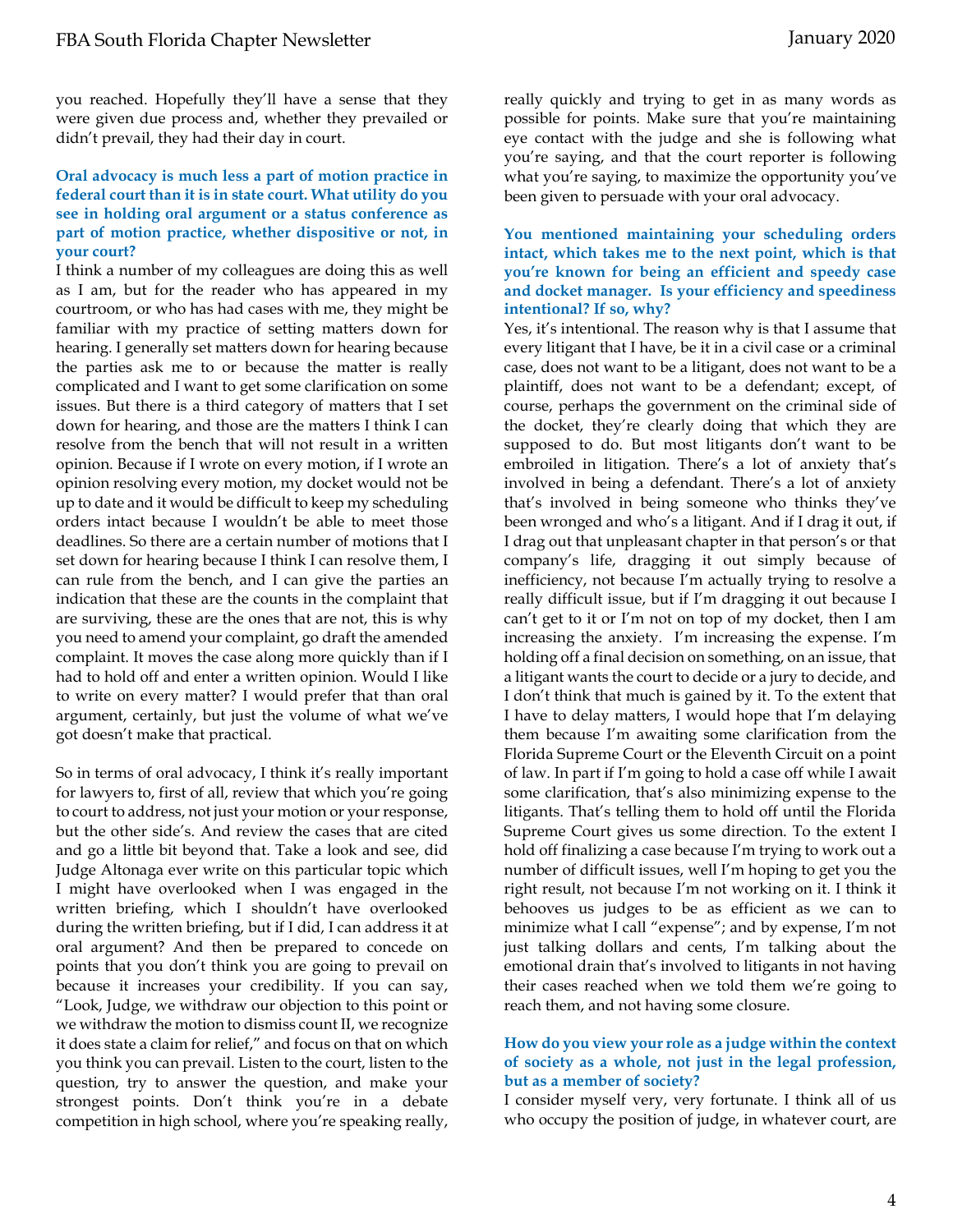very fortunate. We have a great responsibility to do that with which we've been tasked at the highest level, to our best ability. We are fallible, we make mistakes, and that's why you have higher courts letting you know when you do. But within larger societies, this is a country of laws, and I think people come to this country and want to live here because we are a country of laws, because nobody is above the law. We can have order and we can have a peaceful society and peaceful transitions because people know they have courts they can go to to have their controversies addressed, and addressed in an orderly and efficient manner. We Judges are ambassadors for the whole concept of law and order and the whole concept of this country being a country of laws.

#### **You're known for being dedicated to your family, particularly your three daughters. How have you balanced family responsibilities with professional responsibilities?**

And now a grandson, by the way. I don't know, I look back; right now I don't have any kids living at home anymore, they're all gone. And during the time when you're balancing work and family, no differently than practicing lawyers, and especially litigators and even those handling large deals, how do you balance family and work? But you have to do it if you want to continue being a professional, if you still enjoy what you're doing as a lawyer or as a judge. And you have to do it in a way that's responsible and responsive to both family and the client and/or whatever work environment you work in, and try to keep balance. Pick and choose what it is you can volunteer for, pick and choose what it is you think you can follow through with. Don't take on more than what you can do, and don't take on more than the hours in a day allow you to actually complete and complete to the best of your ability.

#### **What advice would you give to newer lawyers?**

When I swear in young lawyers, I always tell them, "Hold on to this oath and look at it. Don't just send it off to the Florida Bar, and think, 'Okay, I'll just hang up whatever I need to hang up on my walls.' Have it handy and look at it from time to time because that will remind you of the essentials, that will remind you of that which you promised as a professional you would abide by, and don't ever forget those promises." So to young lawyers, those who are starting out, look at that oath, remind yourself of that. Look for mentors, seek out people who are successful at what they do and who practice with the highest ethics, and try to have them as your mentors, to review your work, to balance ideas off of. In any office environment where you're working, if you're just a solo practitioner like my dad was, look for those mentors outside that setting, that you can go to to advise you, so

you don't make mistakes that you regret. And so you build a solid reputation. As we judges are often known to comment, it's easy to lose that reputation by making mistakes, it's hard to build it back up once you've made mistakes. So be very careful and conscientious and remind yourself all the time that you're a professional, you've worked really, really hard to get where you are, and you need to continue working hard while at the same time balancing all the demands upon your time.

#### **What advice would you give to more experienced lawyers?**

Continue looking at that oath, don't forget what it was you promised many, many years ago. To more experienced lawyers, remember to balance, remember that while you're in the thick of it, when you're in the thick of that deal, when you're in the thick of that case that's going to trial and you're preparing it, try to keep balance. Don't be afraid to ask for accommodations so that you don't let the work demands become too great and they end up affecting you. We have seen so much and read so much lately, not just lately, but about the need for wellness, the need for taking care of the mental health of our lawyers, about mindfulness, about trying to make sure the profession isn't too demanding. So as lawyers advance and they reach those goals of doing quality work, having a good reputation, and doing well, pace yourself and take care of yourself.

#### **What advice would you give to new judges?**

The advice I would give new judges is to try to look for role models and learn from them, no different than lawyers do. Try in the early stages to get some mentoring from judges whom you respect and admire so you can emulate their best practices. And just remind yourself every day of just how lucky you are; don't ever forget how lucky you are. Approach every day with that conviction that you are blessed and do the very best that you can.

#### **Do you have any other thoughts that you want to impart?**

I would say, our Southern District of Florida, where I have been lucky enough, fortunate enough to have been working all these years, is very, very well positioned to deliver that quality product that you and I have been talking about. We have a number of new appointments. We were operating with a number of vacancies, most of which have been filled. We only have two vacancies right now. And I think that allows for all of us to be able to engage in the quality decision-making that this District is known for. I think communications with the bench and the bar are great. The Federal Bar Association, in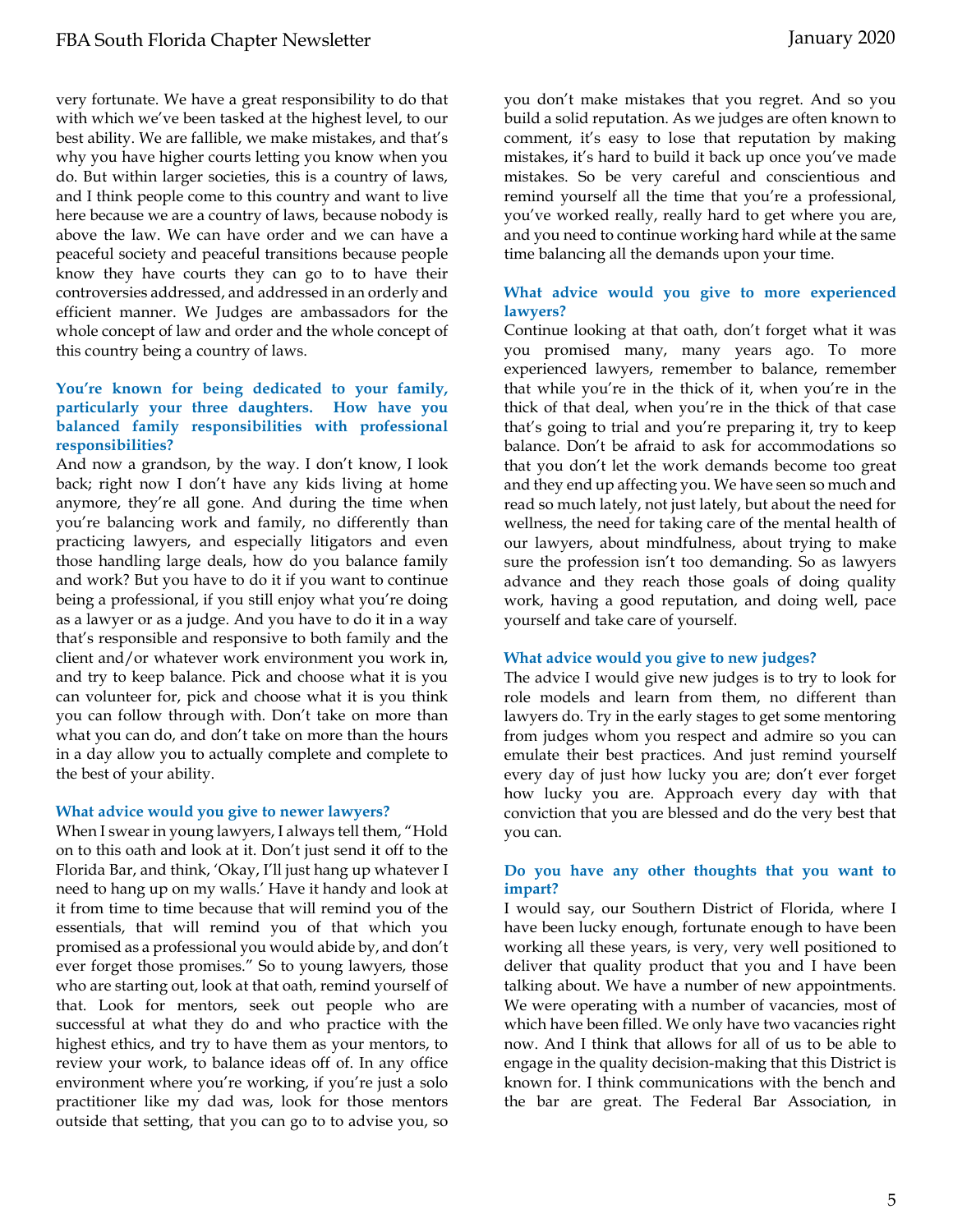conjunction with the Judges, is keeping these lines of communications open, and it all looks very promising.

# *Chapter Highlights*

The Education & CLE Committee works to promote CLE events sponsored on behalf of the South Florida Chapter of the FBA. Each year, the CLE Committee hosts an ethics seminar, where attendees hear from members of the federal judiciary as well as leaders in the community as to the most pressing ethical issues of the time, including issues in civil, criminal, and appellate disciplines. The Committee ensures that the Florida Bar approves its seminars for credit in advance, thus ensuring ease for the members to obtain their credit. The CLE Committee also acts as a liaison for its members to the National FBA and its many CLE offerings throughout the year. Here are some highlights from this year, so far. – *Tal Lifshitz,*  [tjl@kttlaw.com,](mailto:tjl@kttlaw.com) & *Jessica McDonald,*  [jnmcdonald@malloylaw.com](mailto:jnmcdonald@malloylaw.com)



On September 11, 2019, at the FBA South Florida Chapter's inaugural 2019-20 Hyatt Luncheon, the FBA was honored to present **United States District Judge Rodolfo A. Ruiz II**. Judge Ruiz began by discussing the differences between serving on the state and federal benches, especially with respect to the larger amount of time and resources that federal judges have

to focus on their cases. Judge Ruiz then transitioned to the issue of implicit bias, and explained how having more time and resources helps judges eliminate implicit bias, which appears more when people are forced to make snap decisions without much time. The Judge cited specific examples from his own experiences of how implicit bias can sneak its way into decision making, and explained how learning about implicit bias has helped him make better decisions as a judge. Judge Ruiz also discussed how education and training are key to eliminating implicit bias. The Judge concluded by urging the members of the audience to "go hug a state court judge" for all the work they do with a higher a case volume and fewer resources. Judge Ruiz also spent some time answering questions from the audience. Thank you to all who attended, and special thanks to Judge Ruiz for sharing his insights on eliminating implicit bias.



On October 15, 2019, at 11:45 a.m., the FBA's South Florida Chapter was pleased to present **Senior United States District Judge Patricia A. Seitz** and **United States Bankruptcy Judge Laurel M. Isicoff,** who presented on the **CARE Court**, a reentry program that helps returning citizens become functioning, law-abiding, and productive community members.

On November 20, 2019, we were pleased to welcome back **Amy Howe, Esq.,** reporter and former editor of *SCOTUSblog*, now affiliated via "Howe on the Court." Before turning to full-time blogging, she served as counsel in over two dozen merits cases at the Supreme Court and argued two cases there. Amy discussed her reporting and thoughts on the United States Supreme Court, her own experiences reporting on the Court, as well as notable cases in the upcoming term on issues ranging from First Amendment issues, gun control, DACA, "Bridgegate," and more. Thank you Amy for returning and giving another excellent presentation!

On December 4, 2019, at 5:00 P.M., the CACD, together with Greenspoon Marder and our colleagues from the Broward County, South Florida, and Palm Beach Chapters of the FBA, were honored to present a talk by experts and practitioners at the front lines of cyber security to help guide the modern lawyer through the looming threat of data breaches. The learned presenters showed the extent of the threat faced, and how best counsel can better prepare to prevent, detect, and protect from the aftermath of data breaches. Thank you to our speakers:

- Kyle Loven, National Director of Computer Forensic Services;
- Jason Manar, Supervisory Special Agent, Miami Division-Cyber Crime, Federal Bureau of Investigation; and
- Lauren Pilkington-Rich, Assistant General Counsel, Raymond James Financial, Inc.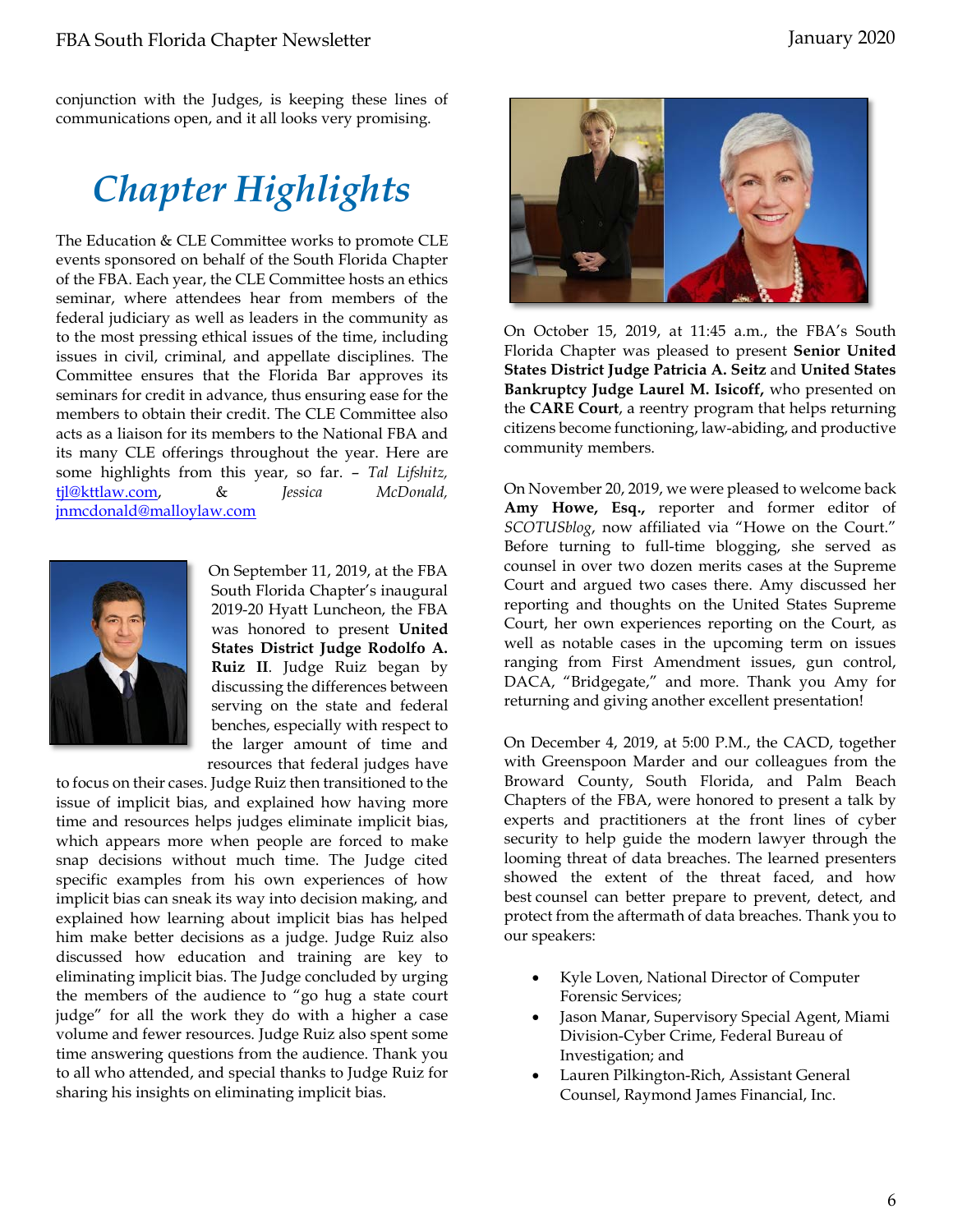# *Upcoming Events*

## **Civics & Outreach Committee: Volunteers Needed!**

The South Florida Chapter of the Federal Bar Association regularly facilitates a program called Civil Discourse and Difficult Decisions in conjunction with federal judges sitting in Miami, local FBA attorneys, and local high schools. In early 2017, Southern District of Florida **Judges Robin Rosenberg and Beth Bloom**, in connection with the National Outreach Manager for the Administrative Office of the U.S. Courts, conceived of and created this educational program. The program has promoted positive decision-making and civility among high school and college students in the Southern District of Florida for the last three years and has become a national model.



The three-hour courtroom-based program invites local high school students to come to federal court. It opens with an attention-getting, reality check quiz on the students' knowledge of the legal consequences that their everyday decisions can trigger. The heart of the program revolves around a mock argument based in part on the facts and holding of *Elonis v. United States*, a Supreme Court case concerning threats made via rap lyrics. Student attorneys deliver arguments before the federal judge presiding over the program, and their classmates, the vast majority of students, serve as jurors. The culmination of the event is a lively jury deliberation followed by an explanation of the rationale and holding of the *Elonis* decision. And the program concludes with a discussion between the students and presiding judge about the answers to the reality check quiz, highlighting the consequences of real-life actions.

The program provides students with an opportunity to discuss candidly, and receive input from a federal judge about, the importance of their life choices and potential consequences. Additionally, it allows students to experience the thrill and excitement of arguing in court and experience the courtroom setting, while practicing civil discourse skills. It also provides students with a glimpse into what it is like to serve as jurors.

The Civil Discourse and Difficult Decisions program continues to be a success because of FBA attorney volunteers who coach the student attorneys and facilitate the jury deliberation discussion. To date, FBA attorney volunteers for the program have included Assistant U.S. Attorneys, Assistant Federal Public Defenders, Assistant County Attorneys, SEC attorneys, federal judicial law clerks, and attorneys in private practice. These FBA attorney volunteers also range from recent law school graduates to lawyers with more than 30 years of experience. Our Chapter is always looking for FBA attorney volunteers to assist with the program. If you or someone you know is interested in volunteering, please contact the Civics and Community Outreach Attorney Volunteer Coordinator, Tom Graham, at [graham@leesfield.com.](mailto:graham@leesfield.com) **We are hosting the program on Friday, February 7, 2020, and Friday, March 6, 2020.** We hope you will consider volunteering. *Stephanie Turk,*  [sturk@stearnsweaver.com.](mailto:sturk@stearnsweaver.com)

#### **South Florida to Host the 2021 Annual Meeting & Convention!**

The South Florida Chapter will proudly be hosting the Federal Bar Association's 2021 Annual Meeting and Convention. The Annual Meeting and Convention will take place from September 22-25, 2021, and will feature several programs and events of value to the federal bench and bar. In addition to a broad range of CLE programs presented by federal judges and practitioners, the convention will offer a number of networking opportunities for hundreds of attendees, and will culminate with the installation of the FBA's national president on Saturday, September 25, 2021. There will be opportunities to meet attorneys and judges from around the country, participate in wellness events, and attend luncheons featuring notable speakers. The FBA's national sections and committees will also meet during the convention. Sponsorship opportunities will be available, and inquiries regarding the event can be directed to Alaina Fotiu-Wojtowicz, the Chapter's President, and to Oliver A. Ruiz, the Chair of the 2021 Annual Meeting and Convention Committee. *– Oliver Ruiz,* [oruiz@malloylaw.com](mailto:oruiz@malloylaw.com)